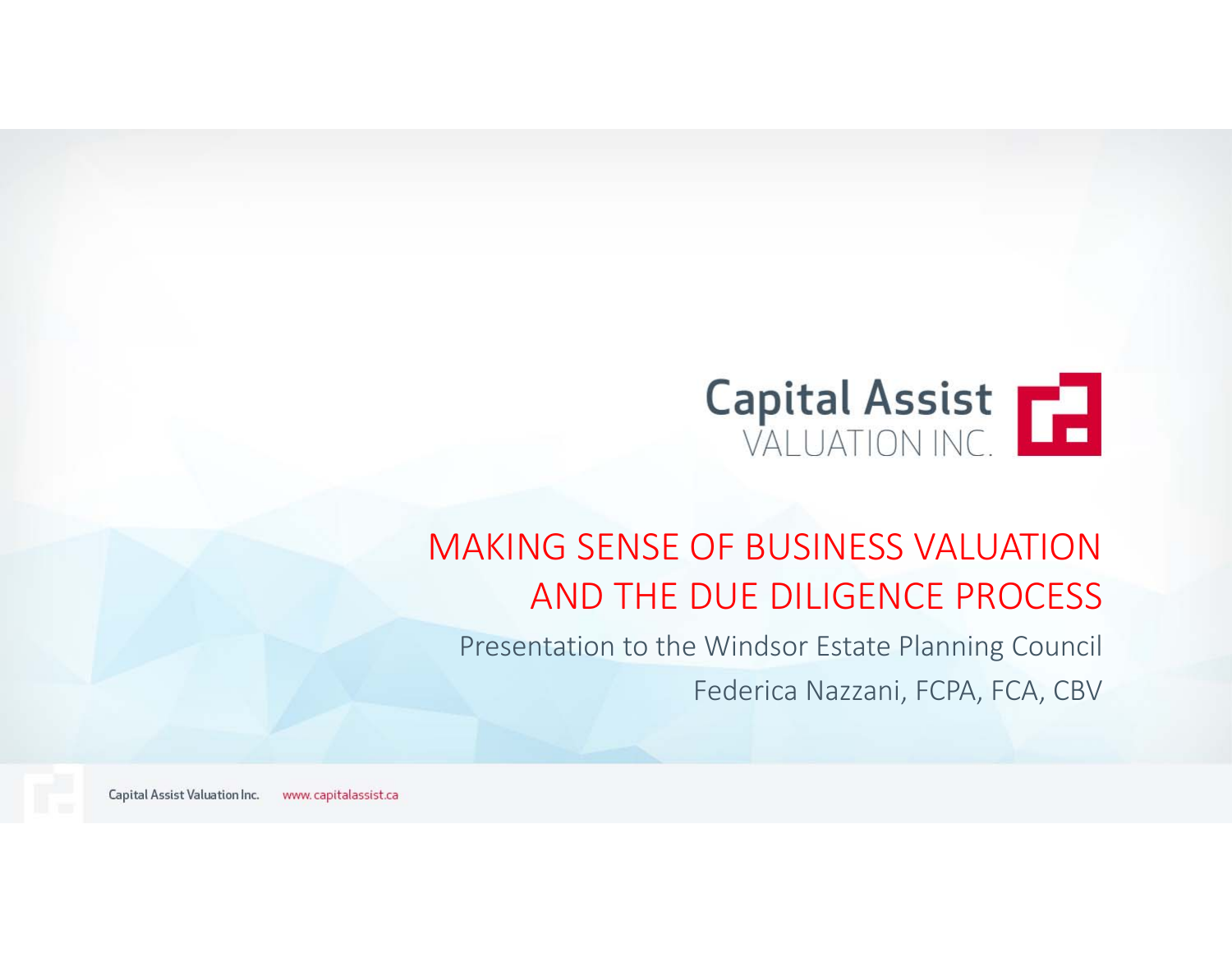# overview

*(i) circumstances in which a business valuation is required; (ii) understanding valuation approaches; and (iii) undertaking proper due* 

# *(iii)* undertaking proper due<br>diligence<br>diligence WHY IS IT IMPORTANT?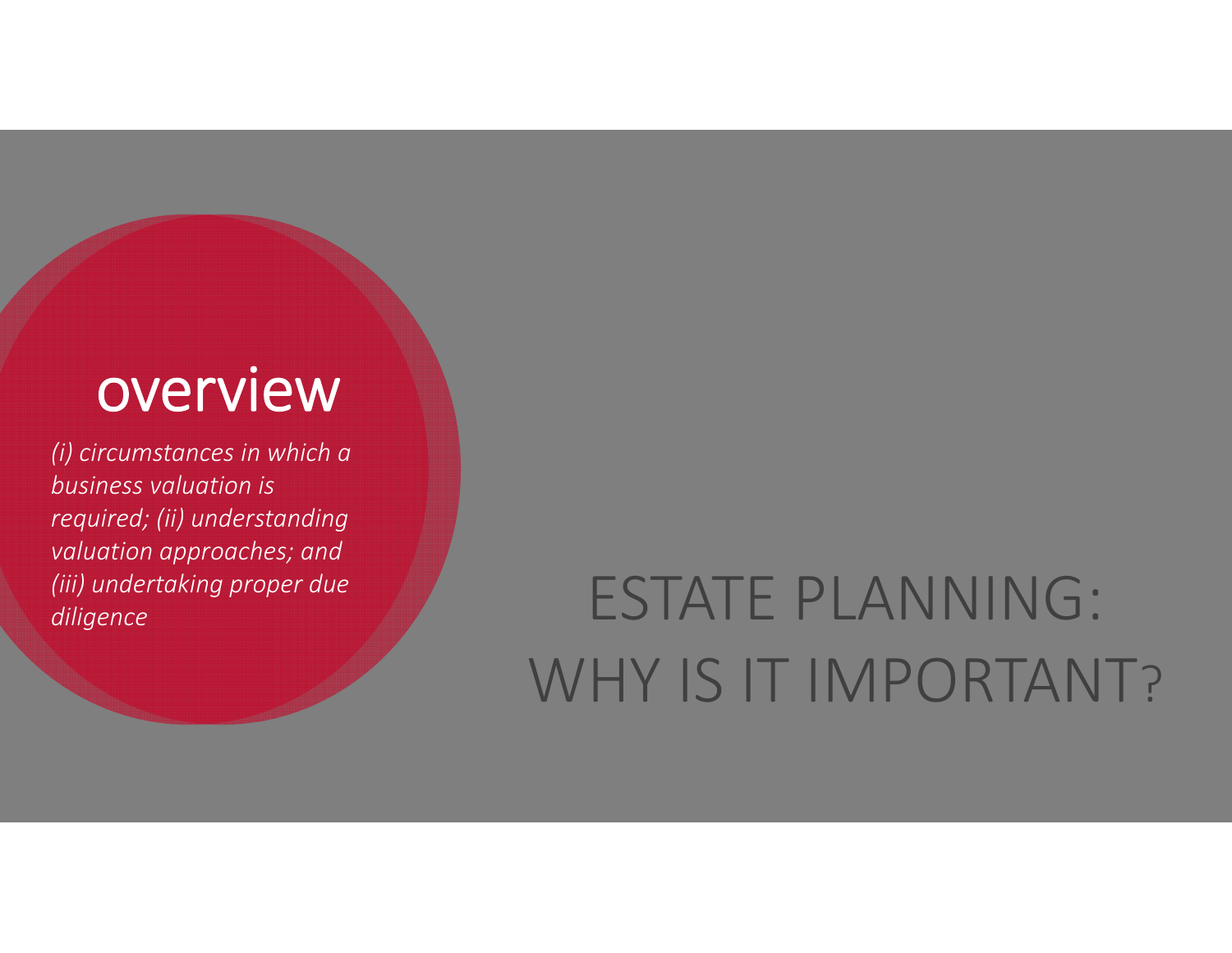### Fair Market Value ("FMV")

- Tax legislation requires that all these transactions occur at fair market value; there is no definition of FMV in the Income Tax Act
- Fair market value is <sup>a</sup> term defined by common law as the highest price in terms of cash that would be paid by an informed and prudent investor, acting at arm's length, under no compulsion to transact, in an open and unrestricted market
- The determination of FMV is a question of 'fact' and not 'law' (refer to CIT Financial [2004] 4 C.T.C. 9 (FCA))

www.capitalassist.ca

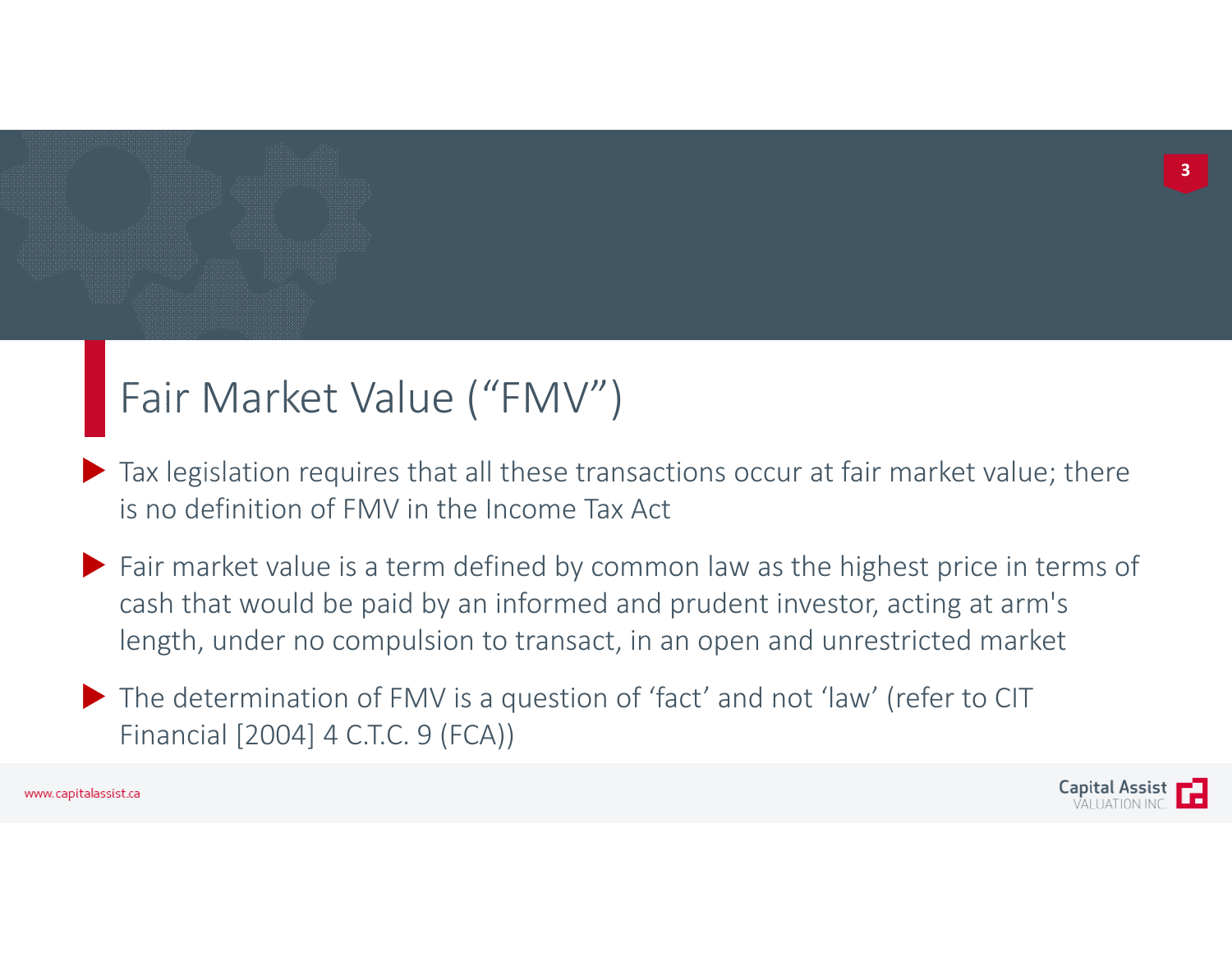### Price Adjustment Clauses & FMV

- <sup>A</sup> valuation is undertaken for Income tax purposes to support and give credibility to <sup>a</sup> Price Adjustment Clause ("PAC"), typically incorporated into an agreement to provide for an adjustment to the transaction price
- This clause reduces your exposure to tax and double taxation by retroactively adjusting the value of <sup>a</sup> transaction if ever reassessed by the CRA or <sup>a</sup> court of law
- ◆ As stated in paragraph 1.5(a) of the CRA's Folio S4-F3-C1 Price Adjustment Clauses, <sup>a</sup> PAC will be recognized by the CRA when the agreement between the parties reflects <sup>a</sup> bona fide intention of the parties to transfer the property at FMV
- FMV must be determined using <sup>a</sup> "fair and reasonable method"
- CRA's valuators follow the practice standards prescribed by the CICBV (see (Information Circular 01‐1)

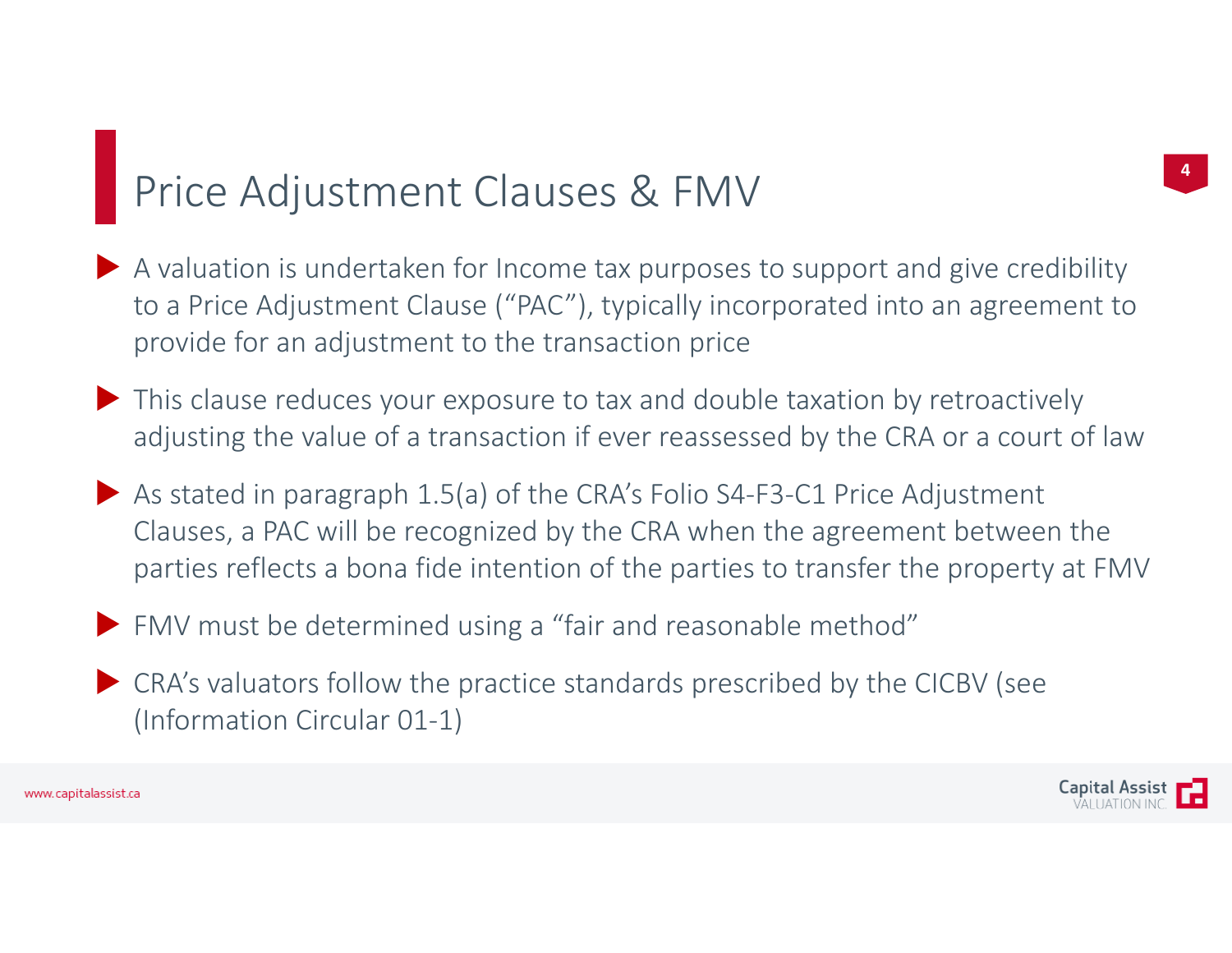### Estate Planning Methods

- Most common estate planning methods that involves <sup>a</sup> transfer of beneficial ownership results in <sup>a</sup> disposition at FMV
- The proceeds of disposition do not necessarily have to be at FMV, which would trigger <sup>a</sup> realized gain/loss
- However, the FMV of the property transferred to the corporation must equal the FMV of the property taken back as consideration from the corporation

| 01.                                                      | 02.                                                                                          | 03.                                         | 04.                                          |
|----------------------------------------------------------|----------------------------------------------------------------------------------------------|---------------------------------------------|----------------------------------------------|
| Section $85 - \text{most}$<br>used rollover<br>technique | Section $86 -$ typically<br>in a reorganization of<br>capital; all shares are<br>transferred | Section $51 -$<br>share or debt<br>exchange | $Trusts -$<br>deemed<br>disposition<br>rules |

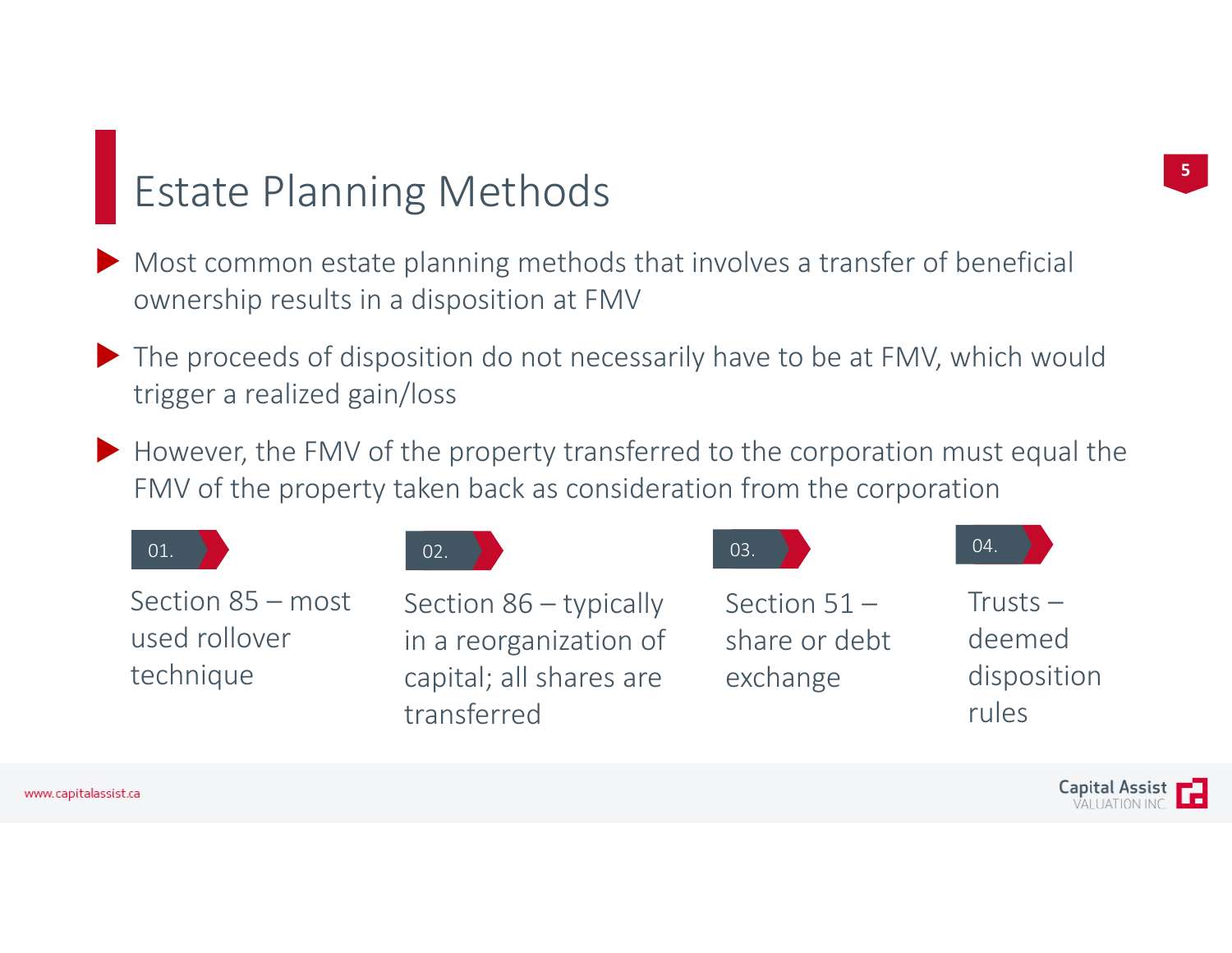## Other Common Estate Planning Reasons for Valuation

- Death of a Taxpayer
- Shareholder Benefits –Subsection 15(1) of the Act
- Donations of Property ("gifts in kind" to determine if there is an income inclusion that may arise)
- Becoming <sup>a</sup> Non‐Resident of Canada
- Becoming a Resident of Canada
- Acquisition of Control of <sup>a</sup> Corporation
- ▶ Non-arm's Length Transactions (e.g. FMV Consideration, Attribution)
- Gifting
- ▶ Private-company employee stock option transactions
- Renouncing U.S. Citizenship (U.S. Law)

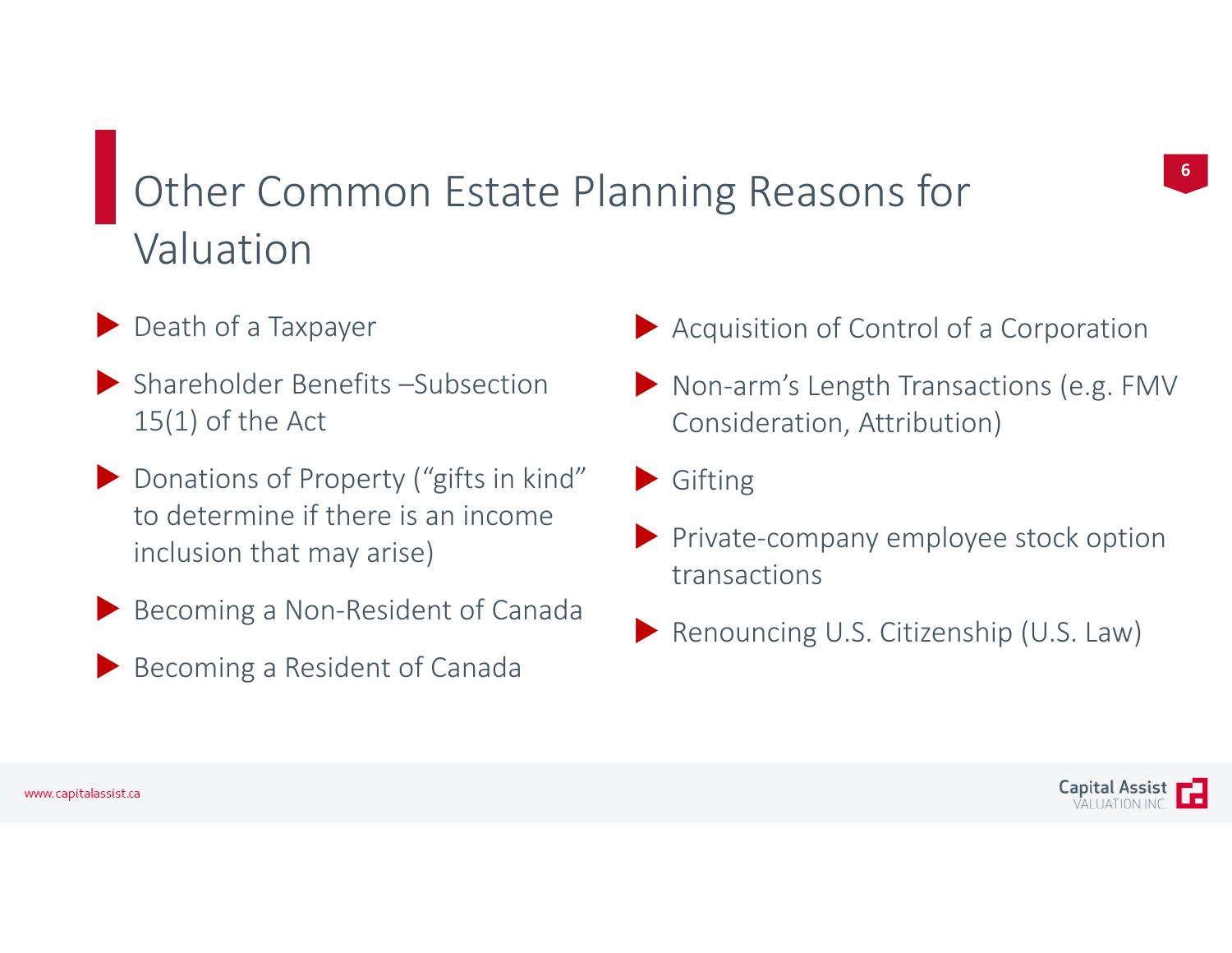

- Manage value and price expectations to close the deal
- $\blacktriangleright$  Identify key value drivers to manage and enhance wealth
- ▶ Shareholder buy-out or dispute
- **Matrimonial separation or dispute**
- $\blacktriangleright$  Business exit planning increase value over time
- Basis for negotiations and price with potential purchasers or transfers to next generation
- Tax and estate planning
- Life insurance coverage
- $\blacktriangleright$  Protection against estate administration tax (EAT) reassessments (pre‐2013 probate fees)

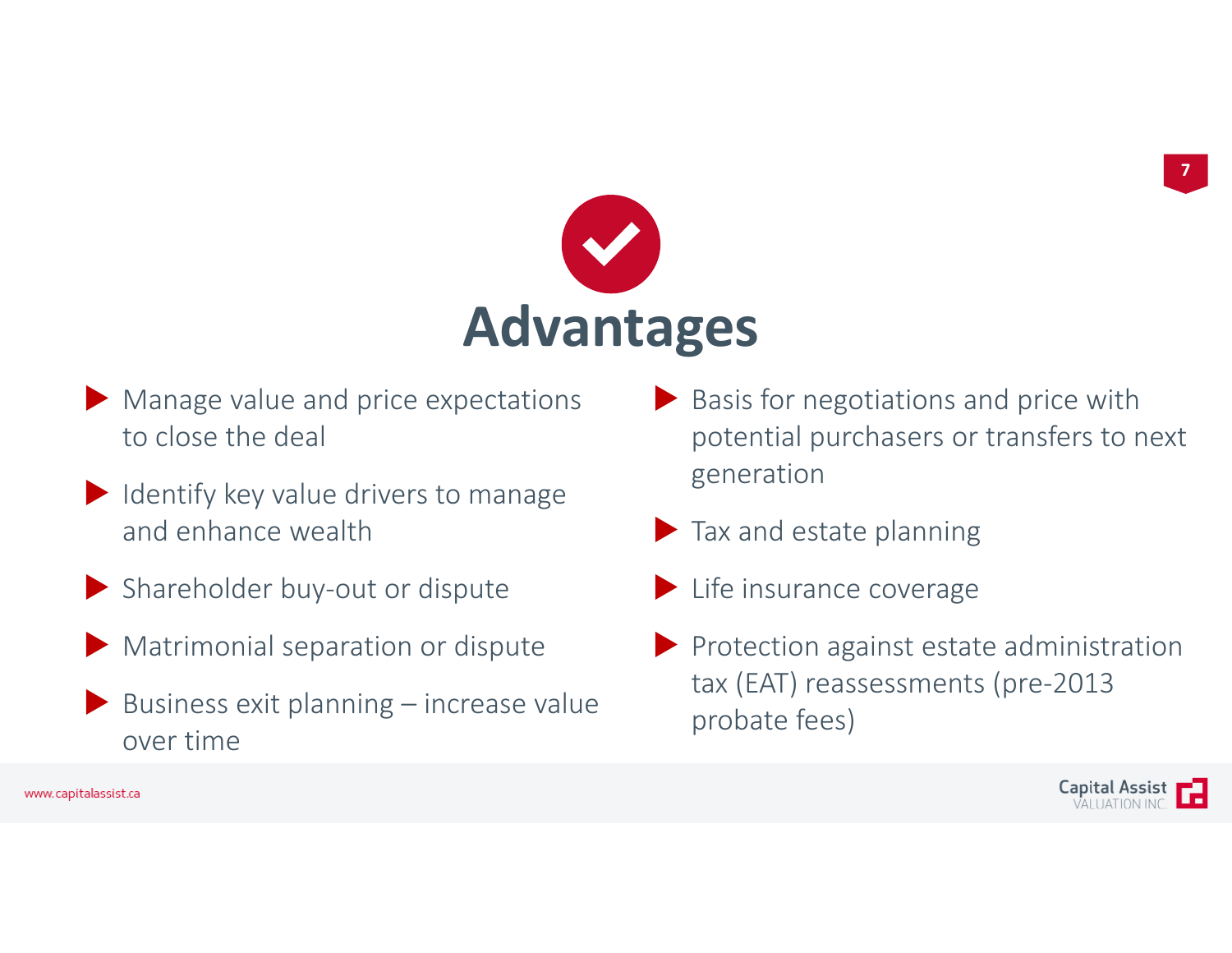### Valuation Approaches



Asset‐based Approach

- Adjusted Book Value/Net Assets
- Liquidation

 Holding companies *ARREST* 

Income Approach

- Capitalized Earnings/ Cash Flow
- Discounted Cash Flow



### Market Approach

- Comparable transactions
- Public market multiples
- Secondary approach



### Rules of Thumb

- Secondary/ tertiary approach
- Revenue/Earnings Multiple
- Data sources



**8**

www.capitalassist.ca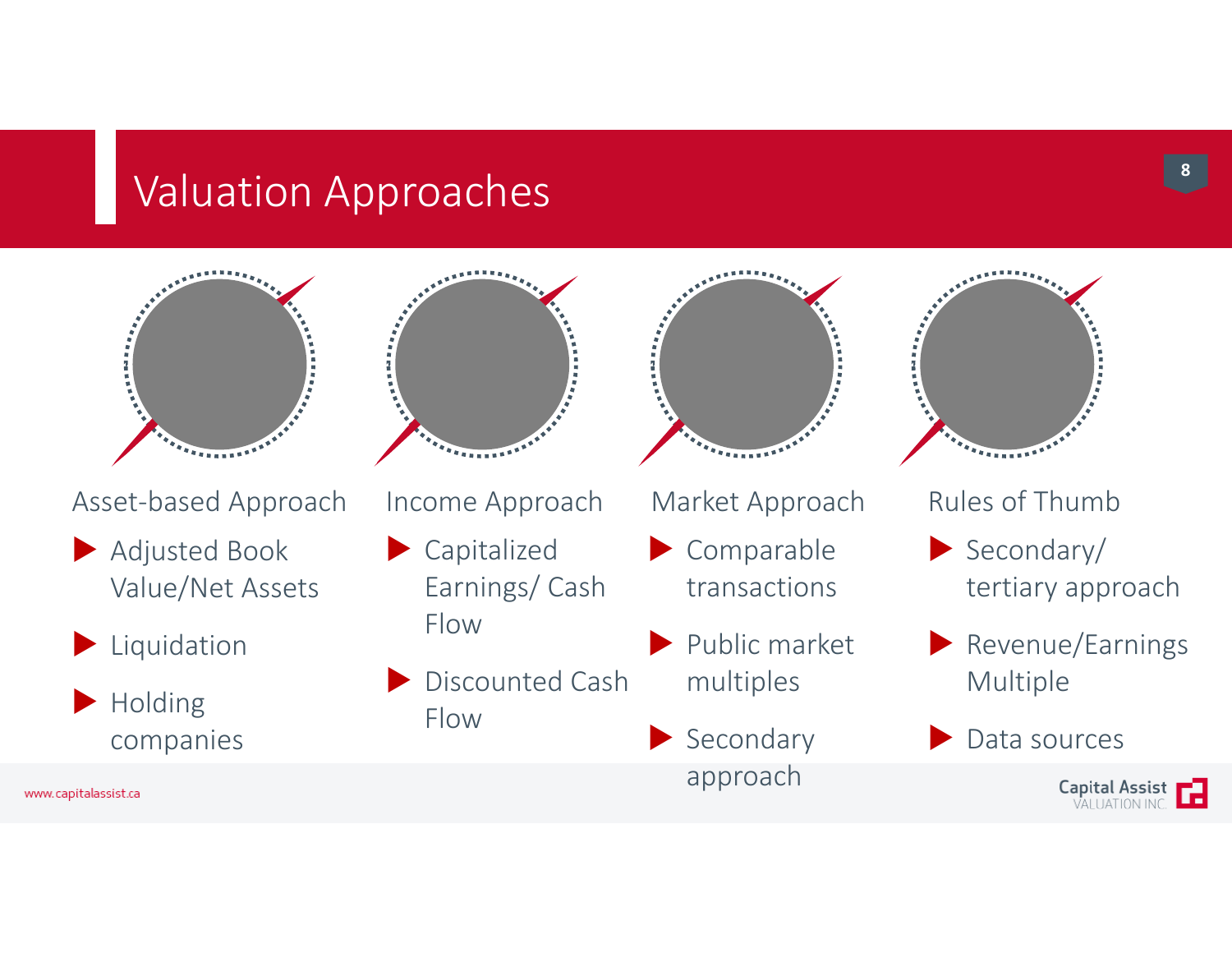### Valuation Principles

 Common valuation principles to consider when valuing <sup>a</sup> business interest and/or asset



Value is determined at a specific point in time



Hindsight or retrospective evidence should not be considered



Value is based on the ability to generate future cash flows



Value most likely does not equal Price



No common approach – each valuation is unique



Definition of value will vary depending on the circumstance

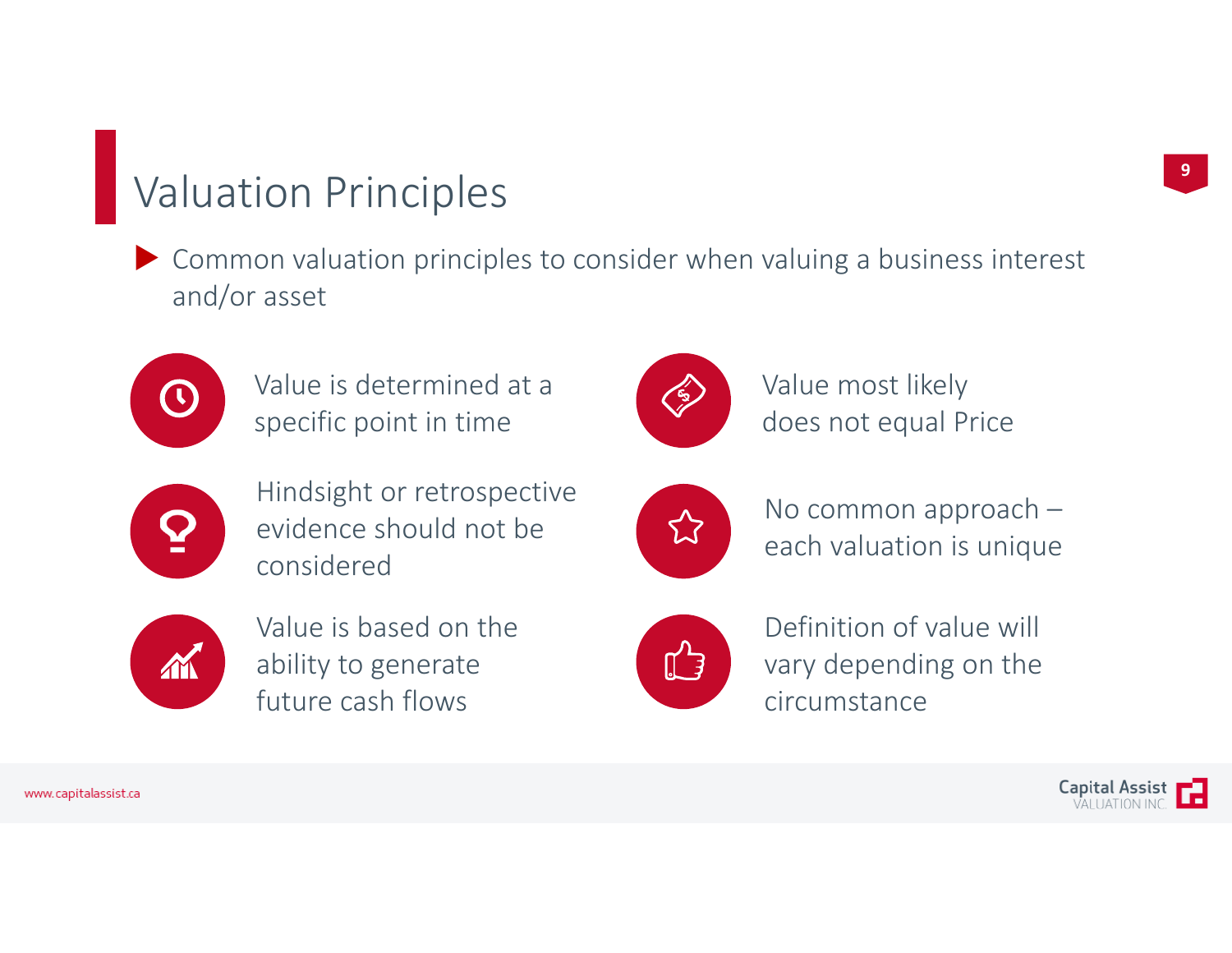## Due Diligence

 Good estate planning means proper exit strategy that meet the goals and objectives of protecting and preserving assets, proper distribution and minimize taxes, administrative expenses and delays

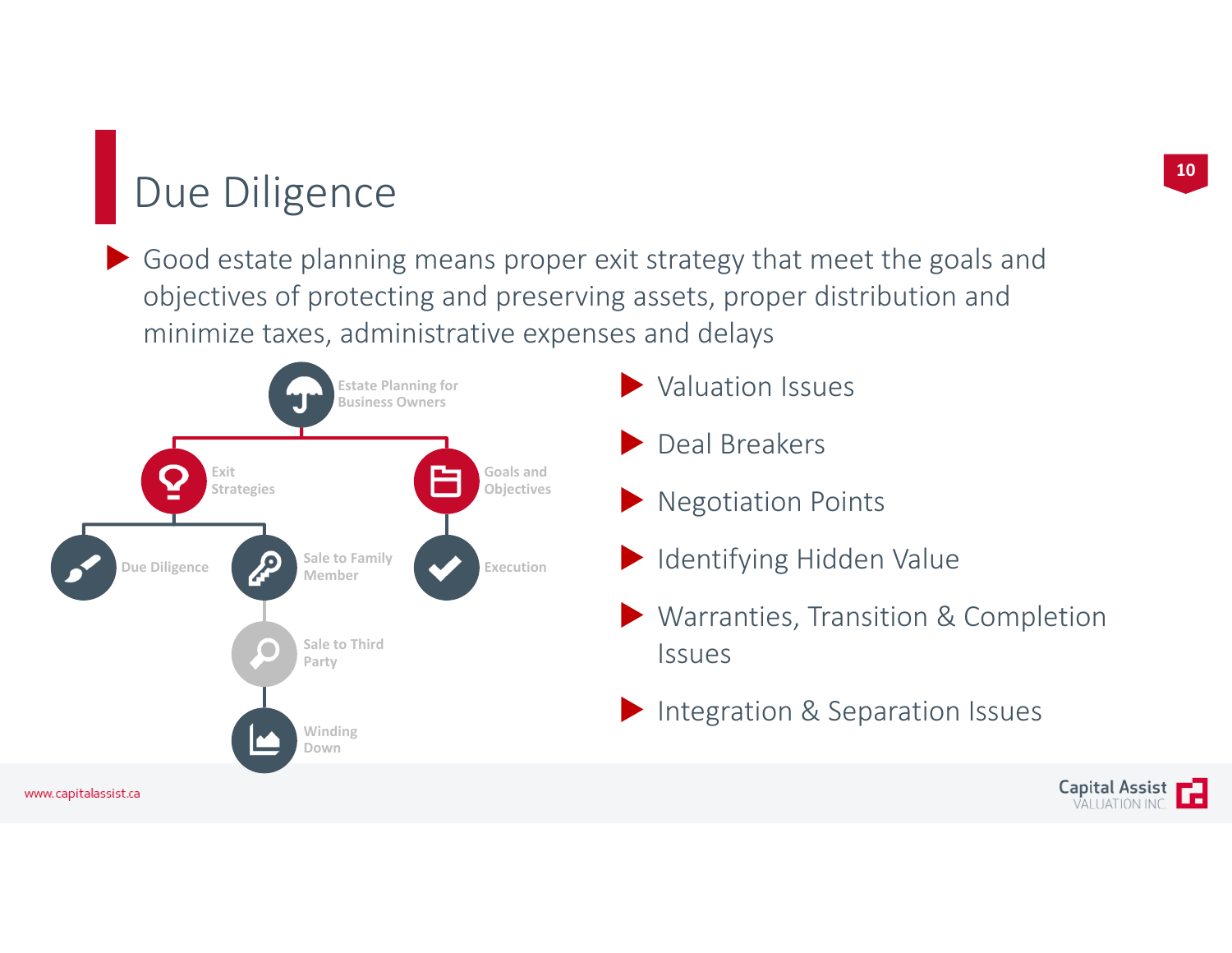### Due Diligence Process

### $\blacktriangleright$  Preparation

- $\checkmark$  Form and begin prepping your due diligence team
- $\checkmark$  Bring in outside expertise as necessary
- $\checkmark$  Create due diligence checklists and have data requests ready
- $\checkmark$  Prepare a communication plan
- Execution and Issues Identification: Strategy/industry, Financial, Liabilities, Management
- I Just looking under the hood isn't enough; you also need to know what you're looking for, and have the experience to know what you're seeing



**11**